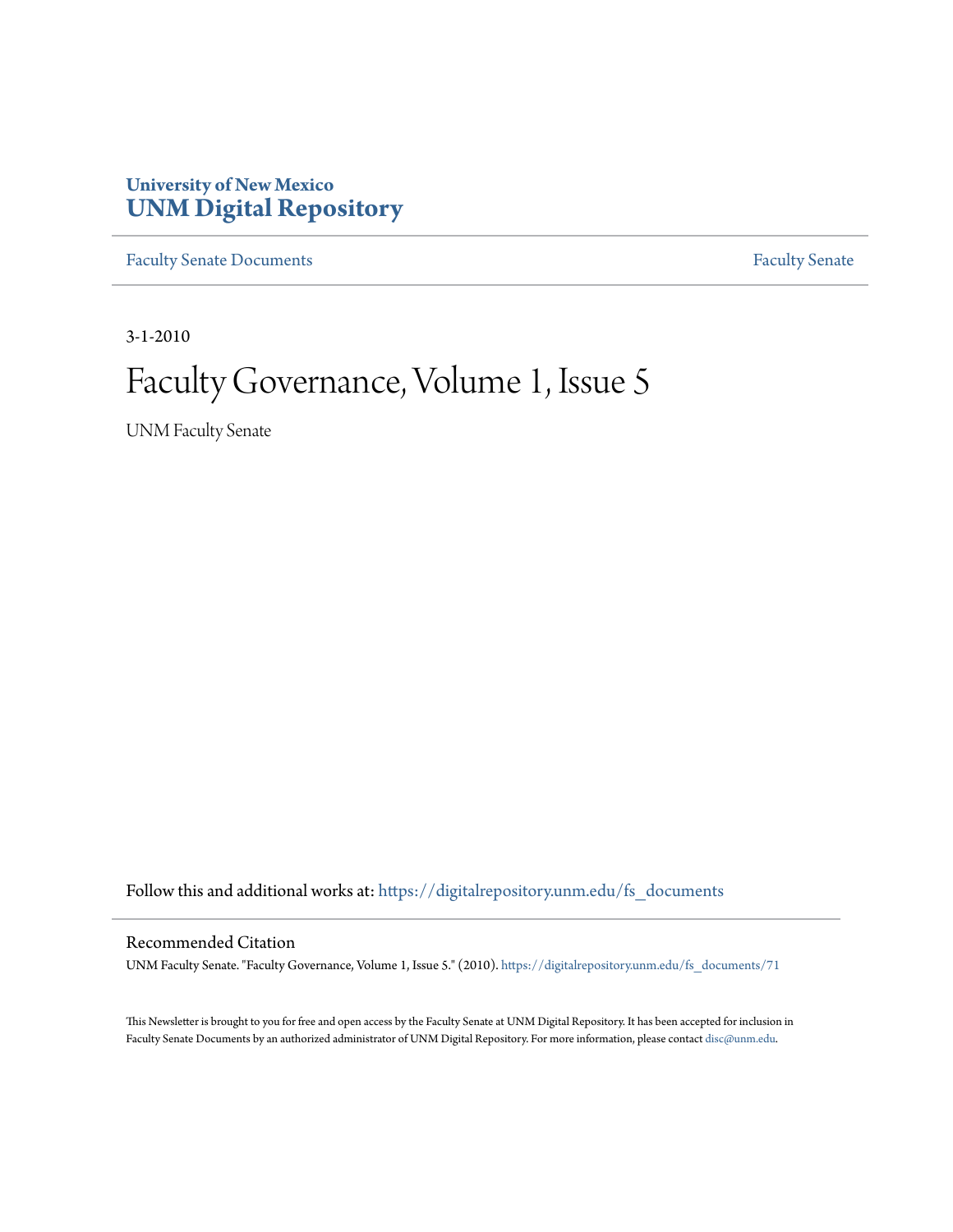

# Faculty Governance

**V O L U M E 1 I S S U E 5 M A R C H 2 0 1 0**

# THE UNIVERSITY of

| <b>INSIDE THIS ISSUE:</b>                          |       |
|----------------------------------------------------|-------|
| <b>Faculty Senate</b><br><b>President's Report</b> | 1     |
| <b>Opportunities to</b><br><b>Serve</b>            | 2     |
| <b>Updates From the</b><br><b>Faculty Senate</b>   | $3-4$ |
| <b>AAUP</b><br>Membership                          |       |

### **NEW MEXICO** Faculty Senate President's Report

In the last [Newsletter,](http://facgov.unm.edu/newsletter/) we discussed our long-term strategic goal of UNM becoming the first majorityminority institution in the AAU. We outlined our vision of what it would take to accomplish that. So, how are we doing?

**From our recent experiences** in Santa Fe, it is clear that we have much work ahead of us in educating our fellow New Mexicans about the value of a "research extensive" university. Our Governmental Relations Committee under the leadership of Professor Antoinette Sedillo Lopez (School of Law) is exploring ways to engage the legislators and public to promote understanding of the importance of a flagship research university to the state, and how a research university must be governed if it is to be successful.

We are also actively engaged in the Regents' and administration's examination of the **faculty workload**. The Provost's Office and the Colleges and Departments have been compiling data on faculty workloads, in response to a request for information from the Regents. The Provost will report that data to the Regents on March 8. Several comments in the Legislature ("I know that elementary school teachers teach more than 9 hours a week!") made it clear that even well-meaning folks don't understand how faculty spend their time. We have worked to assure that workload reporting reflects the actual total work of faculty as closely as possible, and that the examination includes some understanding of faculty's diverse tasks: teaching, research, production of creative works, patient care, administrative service, supervision and mentoring of students, departmental and university governance, student and faculty recruitment, outcomes assessment, and various forms of bureaucratic reporting. We will certainly continue to do so.

**Shared governance** requires two things: an administration that is interested in the faculty voice in all issues having to do with the academic life of the university – which is almost everything the university does – and a faculty that is willing to put in the work required to be informed and expressive about the issues that impact the university. We have work ahead of us on both of these fronts.

Please see the list of needs for Faculty Senate Committee members to see if there is a place that you could contribute to faculty governance.

We continue to look at ways that our **faculty governance structure** can be more efficient, effective, and participatory, and thus better contribute to good governance of the university. We are contemplating the creation of one or two pilot "Councils" that would group Faculty Senate committees with purview over related areas, as a way to test the waters for possible structural changes.

**The President's Strategic Advisory Team** was formed by the president without the formal participation of the shared governance bodies at UNM. We look forward to seeing the results of the President's effort to contain costs at UNM. As always, our eyes will be focused on whether those cost containment measures are done in a way that minimizes damage to the University's core mission and prioritizes investment in research and creative works, teaching by researchactive and creative tenure-track faculty, and service to the citizens of New Mexico.

**The Faculty-requested "audit"** procedures are now moving forward. I have signed both the Agreed-Upon Procedures and the Confidentiality Agreement I was asked to sign to be involved in the process.

**UNM faculty remain fully committed** to our students, to the people of New Mexico, and to this institution. Where faculty members fall short of this, departmental faculties have and will continue to enforce professional expectations. We believe that our goals are in the best interest of all whom we serve, and are based on principles that must be protected. When those principles are understood and respected, faculty, staff, students, regents and administration can work together to give UNM the reputation that the state and its people deserve.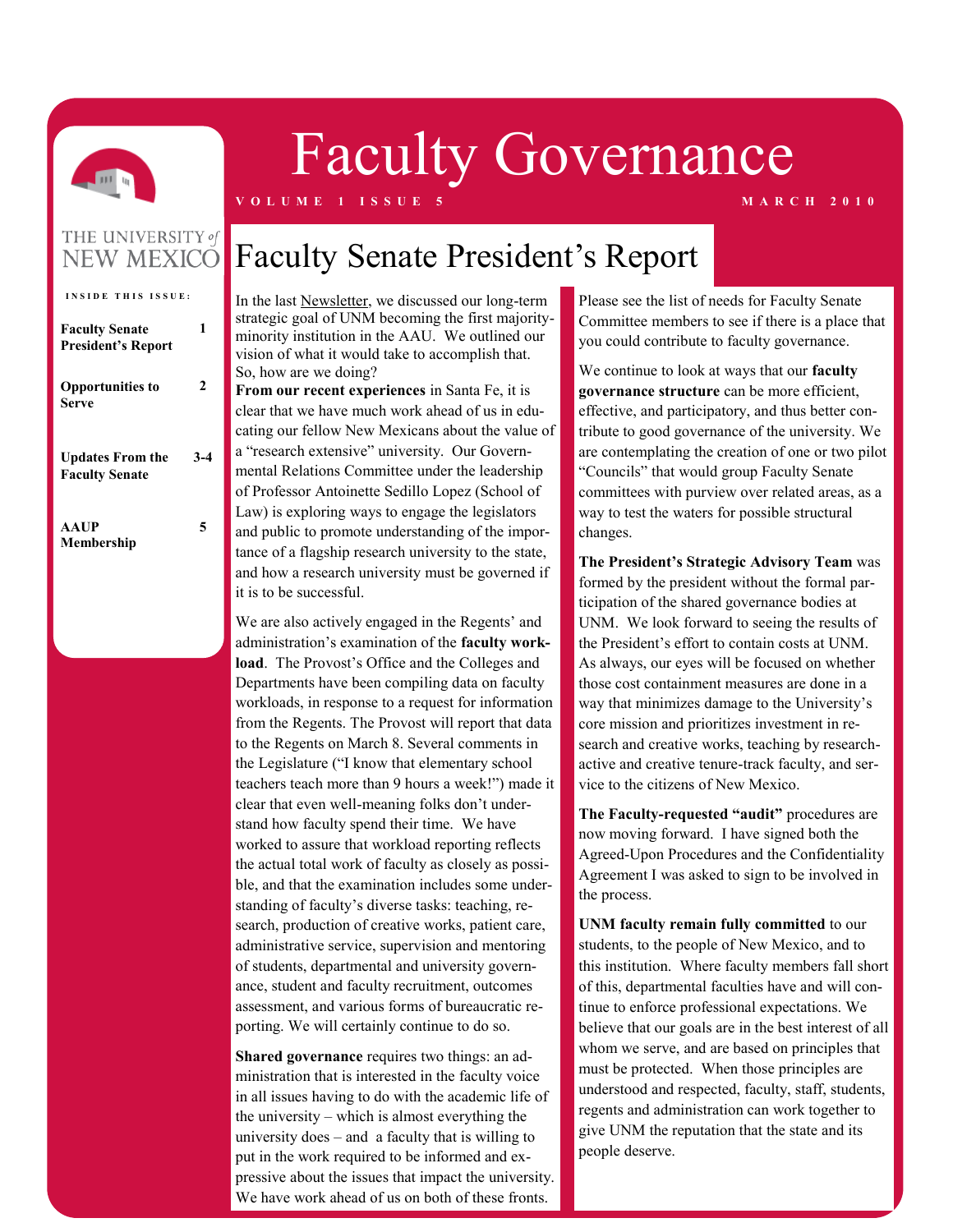### Faculty Service Opportunities

**WE WANT YOU**. We really do. Faculty at all levels are invited and encouraged to run for elected office. Nominations are closed for at-large faculty senators and the Committee on Governance but **we are still seeking nominations for the Academic Freedom and Tenure Committee.** The nomination deadline has been extended to Friday, March 12, 2010. Please nominate someone or yourself if you are interested. Email your nominations to: [unmelect@unm.edu](mailto:unmelect@unm.edu)

**Multiple other opportunities to serve also exist**: Make it known to your chair, dean, and the University Secretary  $(univsec@uum.edu)$  that you are interested in being a faculty senator. Volunteer to serve on one of the faculty senate committees – you do **not** need to be a faculty senator to be a committee member, just be interested in the issues facing that committee and dedicated to the overall good of the University. Neither committees nor the Faculty Senate as a whole require onerous time commitments, and well-led committees can be a meaningful part of professional service. Currently, openings exist for the following Faculty Senate committees for faculty members from the corresponding

#### **FACULTY SENATE COMMITTEE OPENINGS**

#### **Admin/ Registration**

- 2 year term
- 5 openings (4 must be from main campus school/college)

*NOTE: Charlie Steen has been penciled in for a new term until a chair is appointed, then he will resign. Other than A&S, Univ Libraries and ASM)-. One must be from Branch.*

#### **Budget**

- 3 year term  $\bullet$
- 1 opening for School of Law  $\bullet$
- 1 opening for Pharmacy
- 1 opening for COE. (1 year term ending in 2011)

#### **Computer Use**

- 2 year term
- 2 openings for general faculty

#### **Curricula**

- 2 year term  $\bullet$
- 1 opening for COE
- 1 opening for Anderson School of Management (2  $\bullet$ year term ending 2012)
- 1 opening for Nursing  $\bullet$
- 1 opening for Pharmacy
- 1 opening for School of Law (1 year term)
- 1 opening for Dental Hygiene Program (1 year term)

#### **Faculty/Staff Benefits**

2 staff openings (staff nominated by the Unions).

#### **Graduate**

- 3 year term
- 1 opening for School of Medicine
- 1 opening for University College

#### **Library**

- $\ddot{\phantom{a}}$ 3 year term
- 2 openings for A&S (must be natural sciences)
- 1 opening from Fine Arts OR Architecture
- 1 opening for branch campus

#### **Scholarship**

- 2 year term
- 2openings general faculty

#### **Teaching Enhancement**

- 3 year term
- 1 opening for general faculty

#### **Undergraduate**

- 3 year term
- 1 opening for Architecture & Planning (1 year term ending 2011)
- 2 openings for College of Education (1 year term ending 2011 and year 3 of 3 expiring 2010)
- 1 opening for College of Fine Arts (1 year term ending 2011)
- 1 opening for Nursing
- 1 opening for branch campus (1 year term ending 2011)

**Shared governance doesn't work without committed volunteers. Please consider nominating yourself or a colleague who will have good judgment and strong leadership skills for these positions.**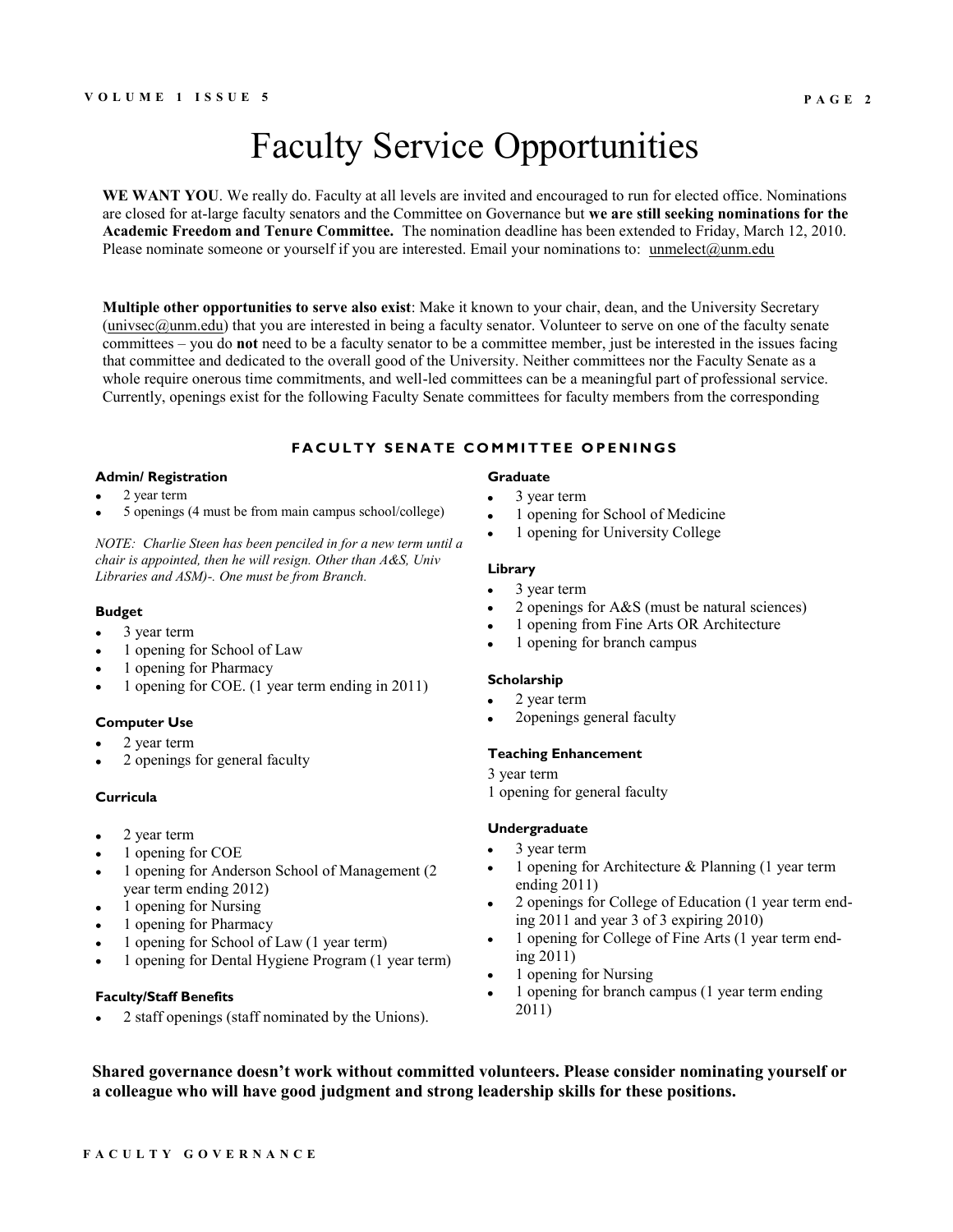## Updates from the Faculty Senate

#### **Faculty Senate ratifies new [policy](http://facgov.unm.edu/workingdocs/) on research grant "effort certification"**

At its February meeting, the Faculty Senate ratified a new "effort certification" policy that had been developed by the Research Policy Committee. Doesn't seem very sexy? Perhaps not, but this is the kind of important policy development that enables all funded research and creative work on campus.

Federal law requires that all principal investigators on federally-funded projects certify the "effort levels "of all project personnel – and that the sponsoring institution have a clear policy and procedures for managing this effort certification.

Many other funders have adopted similar expectations. The absence of such a policy leaves projects vulnerable to audits, de-funding, and other penalties.

So say "thanks!" to the hard-working colleagues who developed the new policy:

L.M. Garcia y Griego, Chair Dan Barkley Pete Zimmer Walter Gerstle Linda Penaloza Jean-Claude Diels Joe Galewsky Patrick Manning Holly Phillips Craig White

We would also like to thank the ex-officio members from the Office of the Vice President for Research, Science & Technology@UNM, HSC Chief Administrator's Office for Research, and the University Counsel's Office.

#### **Student Veterans Resolution Passed at the February Faculty Senate Meeting**

In response to a request by the Student Veterans of UNM, and similar resolutions from other constituency groups, the Faculty Senate passed the following resolution at its February meeting.

*Whereas, the Student Veterans at UNM organization has requested that Veterans Day be named an official academic holiday at the University of New Mexico, and requested Faculty Senate endorsement of this proposal; and*

*Whereas, the UNM faculty desire to express our support for students who have served American society and the world via service in the armed forces and in myriad other forms of dedicated service; and*

*Whereas, adding an additional holiday to the academic calendar would require that we delete an existing holiday or break day; and*

*Whereas, this would create new burdens for UNM staff employees, students, and others who have to adjust existing work, childcare, and vacation schedules;*

*Therefore, be it resolved that the Faculty Senate of the University of New Mexico that UNM heighten the recognition of Veterans Day by holding an official service that recognizes those who have served in the military or forms of dedicated service, and in particular remembers those wounded or killed in the course of such service;*

*Be it further resolved that UNM faculty are encouraged to excuse from class attendance or assignments all veterans or students who wish to attend that service.*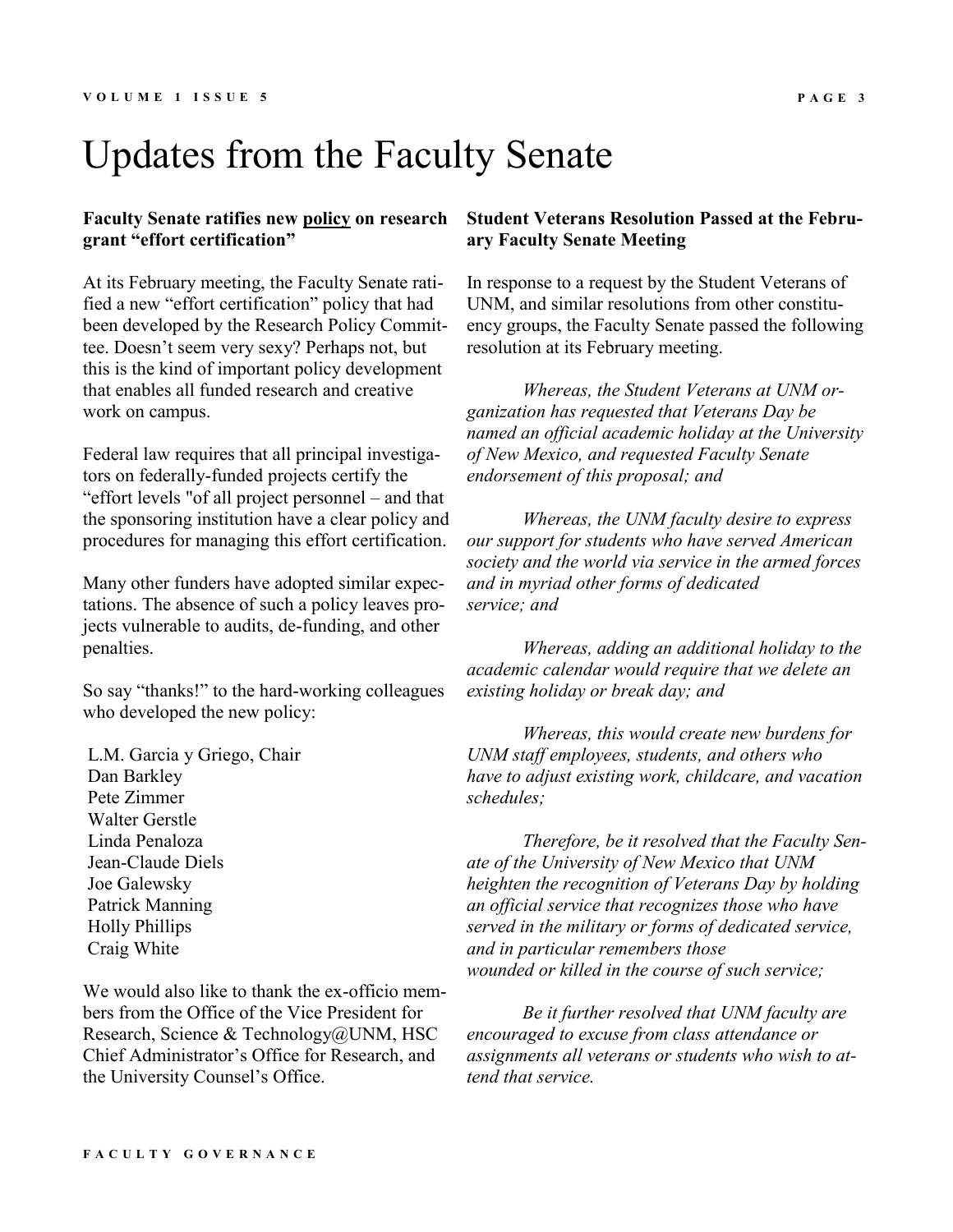### Updates from the Faculty Senate *Continued*

#### **Retirement Incentives...Not**

On February 25, 2010 the Faculty Retirement Incentive Task Force, composed of faculty, chairs, deans, and administrators from around the university, closed its deliberations.

Given the challenges presented by the University's current fiscal and political environments, as well as the deans' concerns that such a plan might harm the Colleges, the Retirement Incentive Task Force voted to recommend pulling the plug on the broad retirement incentive plan that has been in the works.

I take this opportunity to thank all those who participated in our deliberations and did the hard work of analyzing the faculty and administrative concerns, fiscal flows, and the legal & human resources issues behind various incentive scenarios and the status quo.

#### **Faculty Senate Supports Library Funding Proposal**

The Faculty Senate Library Committee would like to request funding from allocated research overhead moneys for the UNM ADDED CONTENT FEES in years 2011‐2014 of the agreement with Elsevier (see table below), with the option of continuing the support if the agreement is extended beyond 5 years.

Funding will allow the libraries to sustain the agreement over 5 years and significantly increase the number of scientific journals available to UNM researchers without requiring the cancellation of other journal subscriptions or the cannibalization

#### **Faculty/Staff Benefits Committee Changes Charge**

The Faculty/Staff Benefits Committee proposed a change to their charge which was accepted by the full senate. It codified the idea that the committee is co-chaired by a faculty and a staff member. The full charge now reads (with the changed sentence in italics):

The Faculty and Staff Benefits Committee shall review current University benefits--including, but not limited to, the retirement and insurance plans and health care--and investigate the feasibility of additional benefits as may occur to the committee or be suggested to the committee. The committee shall then recommend changes in, or additions to, these benefits. Other units within the University will not create separate benefits committees.

(Seven faculty members appointed by the Faculty Senate; five staff members, nominated by the Staff Council; one staff member nominated by each of the two largest unions; and the following ex-officio members: Director of Faculty Contracts, the Vice President for Business and Finance, the Associate Controller for Payroll, the Benefits manager, the Associate Vice President for Human Resources and, a University of New Mexico retiree (voting). *The chairpersons shall be elected jointly by the voting members of the committee and there shall be a Faculty and a Staff committee member serving as co-chairs.*  It is understood that faculty and staff from specialized fields may be invited to provide information and advice as required.)